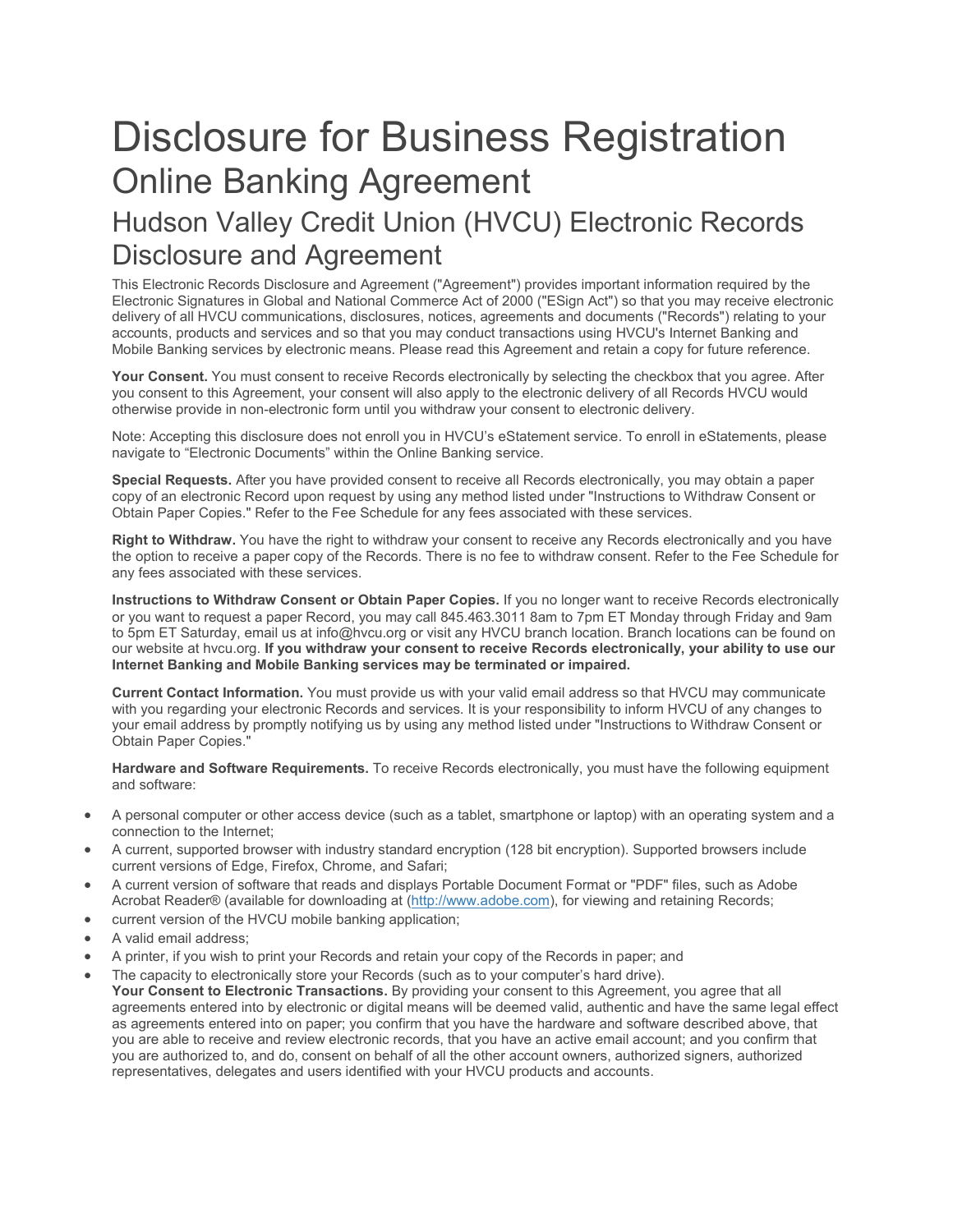# Hudson Valley Credit Union Online Banking Disclosure and Agreement

# **General**

 application ("Mobile Banking"). For the purpose of this Agreement, the terms "we," "us," "our," "Hudson Valley Credit This Online Banking Disclosure and Agreement ("Agreement") governs the use of Hudson Valley Credit Union's Internet Banking and Mobile Banking services. Please read it carefully as it pertains to any activity conducted by you on HVCU's website[, www.hvcu.org](http://www.hvcu.org/) ("Internet Banking"), and activities conducted by you on HVCU's mobile Union," "HVCU", and "credit union" refer to Hudson Valley Credit Union. "You" and "Your" refers to the member(s), joint account owners or authorized user(s) using the services and functionality offered through Internet Banking or Mobile Banking. This Agreement is intended to constitute a binding agreement between you and HVCU that conditions your use of the services offered through Internet Banking and Mobile Banking (the "Services").

 bound by this Agreement. You agree to act responsibly on the HVCU website and Mobile Banking application at all times. The HVCU website and mobile application are protected by U.S. copyright laws. All rights are reserved. We affiliation, or endorsement. We may change terms or amend this Agreement from time to time without notice or as If you do not agree to the terms of this Agreement, you may not access or use Internet Banking, Mobile Banking or any Services. If you remain on the HVCU website or mobile application, or return to either thereafter, you agree to be may provide links within our website or Mobile Banking application. Links are not intended to imply sponsorship, otherwise provided by law. The HVCU website, Internet Banking, and Mobile Banking application may be used to access certain HVCU accounts. Each of your accounts at HVCU is also governed by the applicable account disclosures. Your use of Internet Banking, Mobile Banking or any Services is your acknowledgement that you have received these agreements and agree to be bound by them.

 **By clicking "I agree to the above terms and conditions" you agree to be bound by the terms and conditions identified in this Agreement, the terms and conditions of HVCU's Electronic Fund Transfers Disclosure & Account Agreement, as amended from time to time, and HVCU's Truth in Savings Disclosure & Account Agreement, as amended from time to time, and HVCU's P2P Terms of Use, as amended from time to time, all of which are incorporated herein by reference as though fully set forth. You may access our Electronic Fund Transfers Disclosure and Agreement a[t https://www.hvcu.org/Personal/Resources/Account-Disclosures.](https://www.hvcu.org/Personal/Resources/Account-Disclosures) You may access our Truth in Savings Disclosure and Account Agreement** 

 **a[t https://www.hvcu.org/Personal/Resources/Account-Disclosures.](https://www.hvcu.org/Personal/Resources/Account-Disclosures) You may access our P2P Terms of Use at**  [https://www.hvcu.org/HudsonValley/media/Documents/HVSend-Terms-of-Use.pdf.](https://www.hvcu.org/HudsonValley/media/Documents/HVSend-Terms-of-Use.pdf)

 Further, HVCU reserves the right, in its sole discretion, to change, modify, add, or remove portions of Internet This Agreement is subject to change from time to time. You will be given notice of a change as required by law. Banking, Mobile Banking and the Services. Your continued use of Internet Banking, Mobile Banking or the Services constitutes your acceptance of this Agreement and of any such changes.

To use HVCU's Internet Banking and Mobile Banking, you must have at least a primary share account at HVCU and the hardware and software requirements set forth in the Electronic Records Disclosure and Agreement. After HVCU accepts your registration to enroll in Internet Banking or Mobile Banking, HVCU will assign to you a temporary password. You must enter your member number and the temporary password we provide to you in order to initially gain access to your accounts through Internet Banking and Mobile Banking.Once you gain initial access, you must follow the instructions to immediately change your password for security purposes.

You agree to pay all applicable fees for the Services you choose to use through Internet Banking and Mobile Banking in accordance with the applicable Fee Schedule, as amended from time to time.

The Internet Banking and Mobile Banking software we make available to you contains software provided by one or more third parties ("Third Party Software") with whom we are under contract (each a "Third Party").

 You agree that you will not nor will you permit any parent, subsidiary, affiliate, agent or other third party to: (1) sell, provide, distribute, lease, rent, lend, relicense, sublicense, or display Third Party Software or related documentation except as necessary to utilize the Software for online banking activities; (2) decompile, disassemble, reverse engineer or attempt to reconstruct the Third Party Software, identify or discover any source code, trade secret, knowhow, or ideas underlying user interface techniques or algorithms of Third Party Software by any means whatsoever, or disclose any of the foregoing; (3) create any derivative works or any other software program based upon Third Party Software or related documentation or modify Third Party Software in any way; or (4) use Third Party Software or documentation to develop or enhance any product that competes with Third Party Software.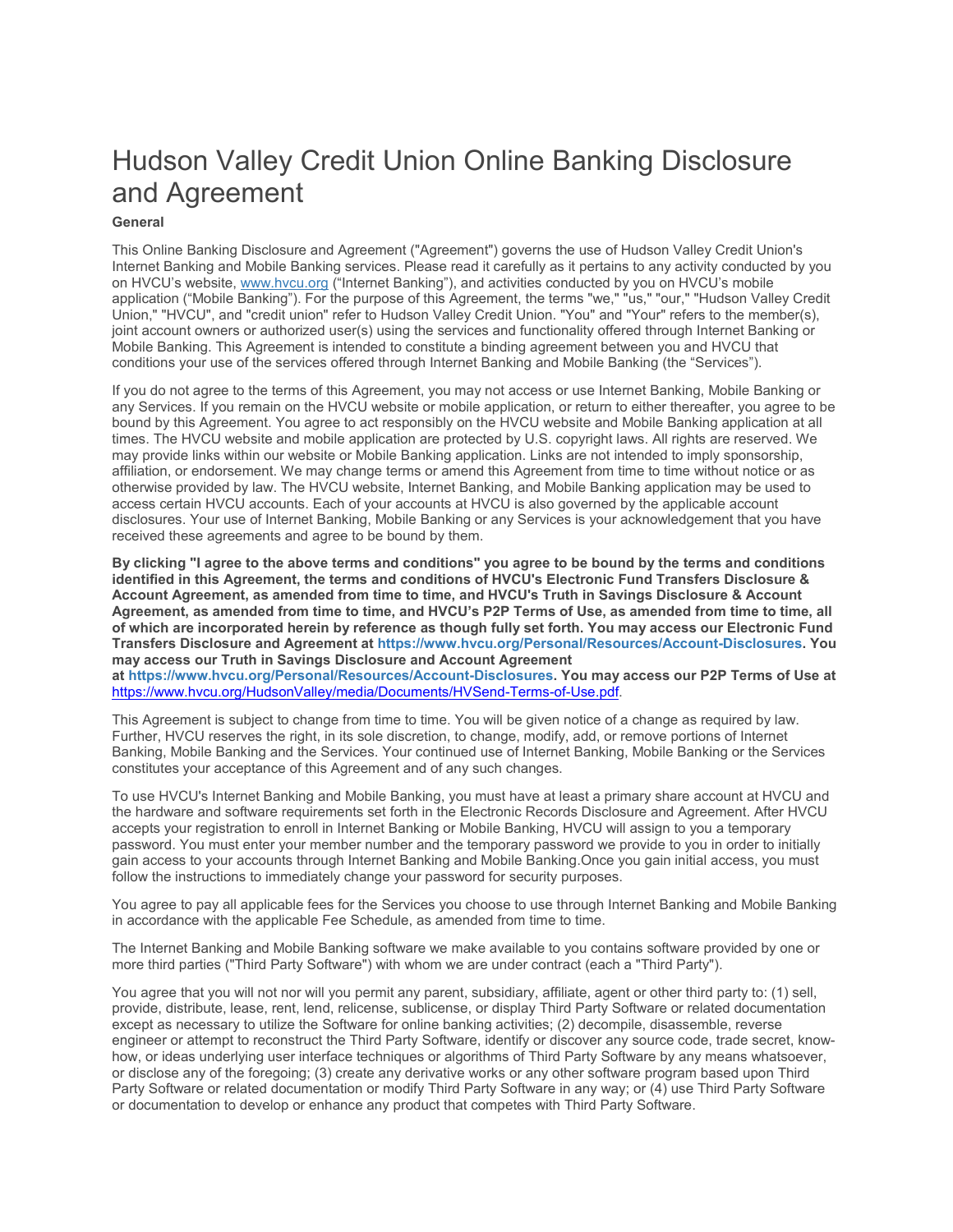HVCU or the Third Parties, as the case may be, retain all rights, title and interests, including intellectual property rights, in and to the Third Party Software and services, any improvements, translations, modifications or derivatives trade secrets, and other material that is proprietary to one or more Third Parties. Except as expressly stated herein, documentation or materials and all rights not expressly granted herein are reserved by HVCU and the Third Parties. other suggestions that you or any of your employees or agents propose, create, author or develop relating to that thereof, and any related documentation provided or made available to you, including all intellectual property rights therein. You acknowledge that the Third Party Software and related documentation contain copyrighted material, this Agreement does not grant you any intellectual property rights in the Third Party Software, services, or any related You agree to assign, and hereby assigns, to the Third Party all rights, title and interest, including all intellectual property rights, in any ideas, modifications, enhancements, improvements, inventions, works of authorship or any Third Party's Software or services, and will take all necessary action, including execution of relevant documents, to perfect such party's ownership thereof.

#### **Services**

 The Services available to you through Hudson Valley Credit Union's Internet Banking and Mobile Banking include the Services outlined in the Electronic Fund Transfers Disclosure and Agreement and any applicable terms and conditions.

 Services available may be added, canceled or changed at any time. We will update this Agreement to notify you applicable Service terms and conditions. No advance notice is required for changes that are necessary for security reasons.HVCU reserves the right to cancel your Internet Banking and/or Mobile Banking privileges, or this accordingly, as required by law.By using a Service when it becomes available, you agree to be bound by the terms and conditions contained in this Agreement, the Electronic Fund Transfers Disclosure and Agreement, and the Agreement, at any time without prior notice to you.

 Internet Banking and Mobile Banking are generally available 24 hours a day, seven days a week. However, from time to time, some or all Internet Banking or Mobile Banking may not be available due to system maintenance or outage. During such times, you may use Audio Response (MAGIC) (our 24-hour telephone banking service) or visit one of our branches. We are not responsible for the unavailability of Internet Banking or Mobile Banking Services.

## **Username and Password Protection**

 and password secure and for taking all reasonable precautions to prevent unauthorized or fraudulent use. If you believe your username and/or password has been compromised or stolen or that someone may attempt to use your You agree to hold your username and password in strict confidence.You are responsible for keeping your username Internet Banking or Mobile Banking Service without your consent, or that someone has transferred or may transfer money from your account without your permission, notify us immediately at the phone number or address shown below in section entitled "Contacting HVCU."

 We will never contact you (or ask anyone to do so on our behalf) with a request to disclose your password. I**f you receive such a request (even if they are using our name and logo and appear to be genuine), or you suspect any unauthorized person knows your username or password, please contact us immediately**. Additionally, if your computer or other access device is lost or stolen, please contact us immediately. If you fail to do so, you may be liable for unauthorized transactions on your account(s).

 Any person whom you permit to use your username and password (an "authorized user") will have access to all of and from your savings, checking, money market and loan accounts, enroll in or access Bill Pay Services, make ACH summaries and perform other functions that you would be able to perform. your accounts that are available through Internet Banking and Mobile Banking.An authorized user will have the authority to perform functions through Internet Banking and Mobile Banking, including the ability to transfer funds to and Wire transfers, view your eStatements, update your personal information, view your account details and

 payments rendering a transaction unable to be processed. If you have insufficient funds in your account and you have opted to receive overdraft protection, HVCU is authorized to use your savings account or the line of credit as You are fully responsible for all transactions made by you or your authorized user, even if the amount of the transaction exceeds your available funds or the number of transactions exceeds your transaction limit.HVCU shall not be liable if, through no fault of ours, you do not have sufficient funds in your account to cover transfers and/or overdraft coverage, up to the approved limit, in accordance with the terms and conditions of your Line of Credit Agreement, if applicable.

 payments and transfers made by someone who has used your username and password to access your accounts Except as otherwise provided in this Agreement, HVCU will have no liability to you for unauthorized transactions, through Internet Banking or Mobile Banking.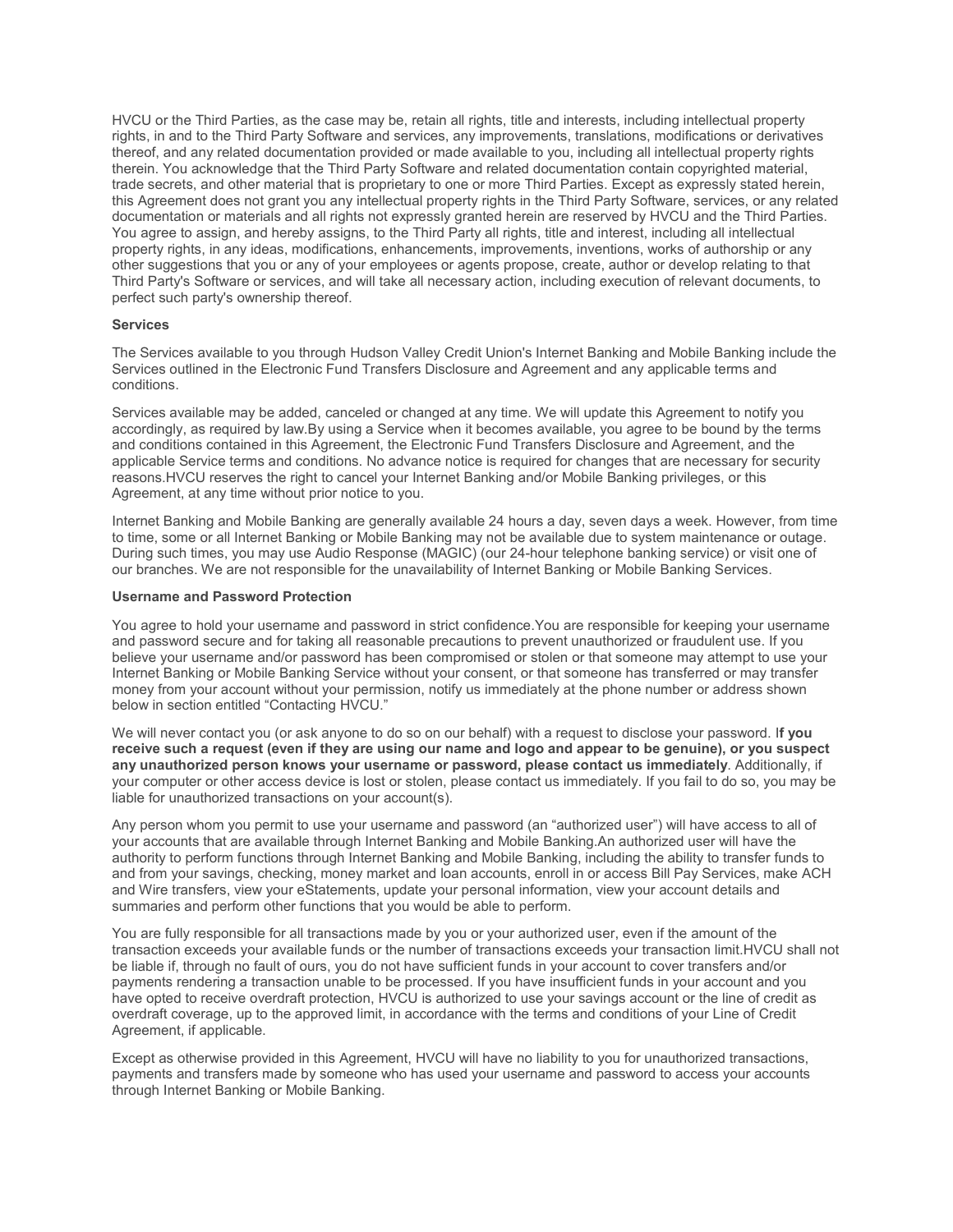#### **Privacy**

 Protecting your privacy is of great importance to HVCU. We maintain a strict confidentiality policy to protect not only your financial assets, but your personal information as well. Please see our Privacy Policy at<https://www.hvcu.org/Terms-Privacy/Privacy-Policy>relating to the collection and use of your information.

#### **Examine Your Statement**

You must promptly review your periodic statement(s) upon receipt. See In Case of Errors or Questions About Your Electronic Transfers in this Agreement or in our Electronic Fund Transfers Disclosure & Agreement. You may access our Electronic Fund Transfers Disclosure & Agreement a[t https://www.hvcu.org/Personal/Resources/Account-](https://www.hvcu.org/Personal/Resources/Account-Disclosures)[Disclosures.](https://www.hvcu.org/Personal/Resources/Account-Disclosures)

#### **In Case of Errors or Questions About Your Electronic Transfers.**

 about an electronic fund transfer. Please refer to the Electronic Fund Transfers Disclosure and Agreemen[t https://www.hvcu.org/Personal/Resources/Account-Disclosurest](https://www.hvcu.org/Personal/Resources/Account-Disclosures)o report an error or submit a question

#### **eStatements**

 You may elect to receive your periodic statements electronically through our eStatements service. With eStatements, your periodic account statements will be available for you to view and print.

#### **Miscellaneous Fees and Charges**

 HVCU charges fees for certain transactions, requests and optional services.Refer to the applicable Fee Schedule for any applicable fees. You may access our personal Fee Schedule at https://www.hvcu.org/Personal/Resources/Fee-Schedule. Fees are subject to change. HVCU will notify you in writing regarding any fee changes as required by applicable law.

#### **Online Account Deletion**

 months. We may disable your access to Internet Banking and Mobile Banking due to inactivity for more than twelve We encourage members to actively log in and use Internet Banking and Mobile Banking Services regularly after registering. To keep your Internet Banking and Mobile Banking active, you must log in at least once every twelve (12) (12) months.If we disable your access, you will be required to re-register for Internet Banking and Mobile Banking and to reset your account settings and preferences.

#### **Contact Information**

 with you. You agree to maintain and advise HVCU promptly of any changes to your contact information. You can update your contact information by editing your profile through Internet Banking or Mobile Banking or by contacting us by phone or the address listed in the "Contacting HVCU" section below. HVCU shall not be responsible for any delay It is your responsibility to provide us with accurate and complete contact information so that we may communicate or failure in your receipt of any communication if we send the communication to the last email address you provided to us.

#### **ADDITIONAL PROVISIONS ONLY APPLICABLE TO BUSINESS ACCOUNTS**

#### **Owner's Liability for Transactions**

You represent that each individual who has been issued a username and password (each, a "Shared User") has authority from your organization to give instructions within the access level specified by you and associated with that Shared User. You acknowledge and agree that HVCU has full authorization from your organization to rely and act upon instructions identified by such Shared User(s).

 Representative and Signer is liable for all transactions that are made on that account by all Authorized When your accounts are linked to one or more usernames, we may act on the oral, written or electronic instructions of any authorized signer regarding those accounts ("Authorized Representative and Signer"). Each Authorized Representative and Signers of the account. It is your responsibility to notify us if an Authorized Representative and Signer should no longer be given access to the account(s) through the Internet Banking and Mobile Banking services. Notices sent to the address of one account owner are binding on all account owners.

You are fully responsible for all transactions made by you or your authorized users, Shared Users and Authorized Representative and Signers, even if the amount of the transaction exceeds your available funds or the number of transactions exceeds your transaction limit.HVCU shall not be liable if, through no fault of ours, you do not have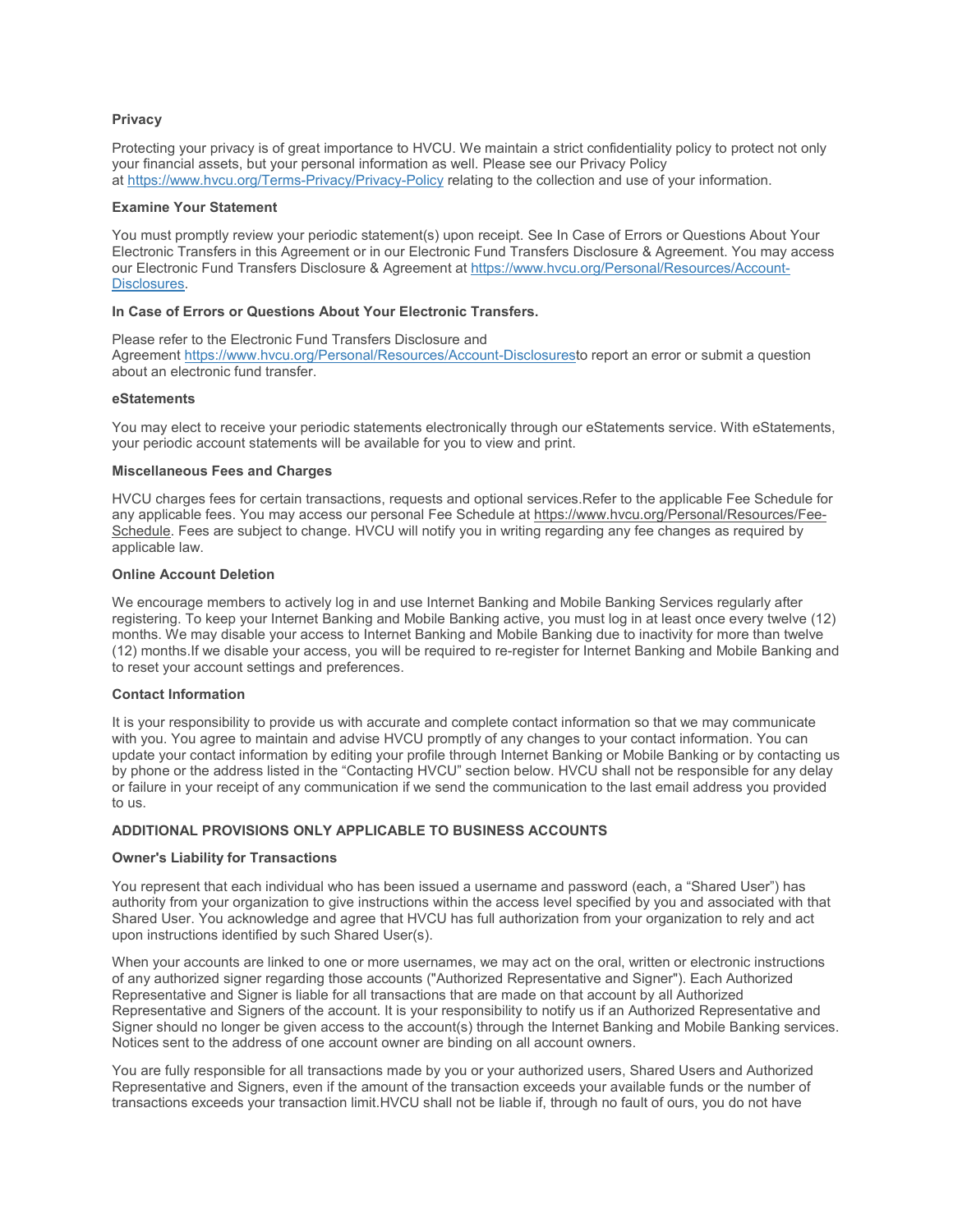sufficient funds in your account to cover transfers and/or payments rendering a transaction unable to be processed. If you have insufficient funds in your account and you have an approved line of credit, HVCU is authorized to use the line of credit as overdraft coverage, up to the approved limit, in accordance with the terms and conditions of your Line of Credit Agreement.

Except as otherwise provided in this Agreement, HVCU will have no liability to you for unauthorized payments and transfers made using a username and password assigned or authorized by you or your authorized individuals that occur before you have promptly notified us of possible unauthorized use and we have had a reasonable opportunity to act on such notice.

# **Linking Eligible Accounts and Liability**

 Only eligible accounts can be linked.Only the owner(s) of an account may link accounts. For example, you may link a Business account and a Personal account if you are an owner and Authorized Representative and Signer on both accounts. Linking accounts is at your sole risk, including, but not limited to, the risk of erroneous or fraudulent transactions. Please refer to the applicable Account Agreement for each respective account for other important disclosures regarding your rights and responsibilities. All linked accounts will continue to be subject to the applicable agreements for each such account.

 Signer has access to both the accounts of all Business Member(s) of which the Authorized Representative and Signer is associated AND to the personal account(s) of the Authorized Representative and Signer.In addition, the Authorized Representatives and Signers have the ability to self-administer, designate and manage Shared Users. This functionality permits Authorized Representatives and Signers to provide Shared Users access to the Internet Banking services and to specific account(s) within the Internet Banking services. The Authorized Representative and Authorized Representative and Signer has the authority to designate and manage Shared User(s) for both business accounts and personal accounts.

 bound by this Agreement and any separate agreement(s) governing the account or service. We may rely and act on You agree that each of your Authorized Representative and Signers is acting as your agent and on your behalf, is the instructions of any such person without our having liability to you.

 THAT WE WILL NOT BE LIABLE FOR ANY ACCESS, MAINTENANCE, PAYMENTS, TRANSFERS OR OTHER You acknowledge that there are inherent risks in using the Internet Banking and Mobile Banking services and linking your accounts, which include the potential disclosure of private information to third parties. YOU ACKNOWLEDGE TRANSACTIONS INVOLVING ANY LINKED ACCOUNTS BY SHARED USERS THAT OCCUR BEFORE YOU NOTIFY US OF CHANGES OR POSSIBLE UNAUTHORIZED USE AND WE HAVE HAD REASONABLE OPPORTUNITY TO ACT.

#### **Indemnification**

 You agree to indemnify, hold harmless and defend HVCU and its affiliates and each of our and their shareholders, directors, officers, employees, agents, and independent contractors from and against any claims, causes of action, liability, loss, damage or expenses (including reasonable attorneys' fees and other expenses) resulting from or arising applicable, your employees or agents, or any other party using authorized usernames, passwords and Business User IDs, (c) our acting in reasonable reliance upon instructions, notices, information and data you provide to us, (d) the act, delay, omission or failure to perform of any third party (including other financial institutions, but excluding any vendor with which we have contracted), or (e) any other loss or damage under this Agreement or otherwise, except as solely caused by our gross negligence or willful misconduct. The foregoing indemnification responsibilities will out of or in connection with (a) your breach of this Agreement, (b) any actions initiated or caused by you and if extend to losses arising from the acts or omissions of any of your employees, Authorized Representative and Signers, Shared Users, authorized users, agents, independent contractors or any other persons acting at your direction or on your behalf.

#### **Security**

All individuals who are given a username and password are required to change their password upon initial login to Internet Banking or Mobile Banking, and the password selected will not be communicated to HVCU. The Authorized Representative and Signer must establish and assign a separate business user ID ("Business User ID") for each individual that will be authorized to conduct transactions. Such authorized employees shall enter the username and password, as well as the additional Business User ID when signing on to Internet Banking or Mobile Banking.

You are responsible for ensuring that each user of the accounts takes all reasonable precautions to protect and hold secret all information required to gain access to your accounts through our Internet Banking and Mobile Banking services. Account owners and Authorized Representatives and Signers accept responsibility for periodically changing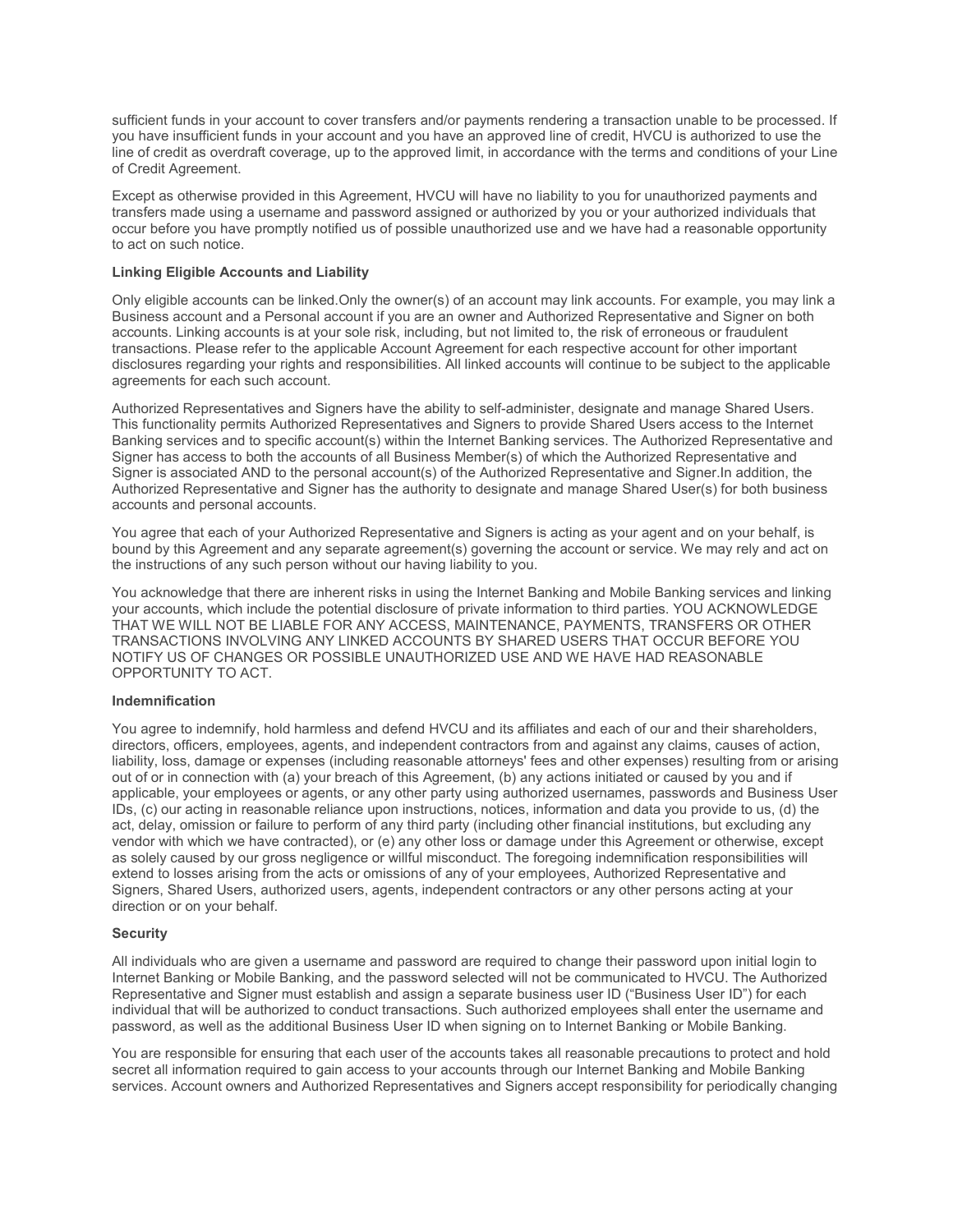the account password and for ensuring that delegated employees protect their Business User IDs, usernames, and passwords.

 Business User IDs should not be shared.Usernames, Passwords and Business User IDs should not be guessable or Accounts are protected from access attempts through password guessing. If a password is entered incorrectly three consecutive times, access to Internet Banking and Mobile Banking is locked. In order to re-enable Internet Banking and Mobile Banking, HVCU must be contacted by an Authorized Representative and Signer, as evidenced by the banking resolution, partnership declaration, or other authorization resolution or agreement(s) you have provided to HVCU, to have the password unlocked or to obtain a new temporary password. Usernames, passwords and predictable to employees or to anyone else.

Internet Banking and Mobile Banking passwords can be changed at any time and should be changed immediately if you suspect that someone else may know your password, or if an individual is no longer authorized to access your account(s).

#### **Miscellaneous Fees and Charges**

 HVCU charges fees for certain transactions, requests and optional services.Refer to the Business Fee Schedule for any applicable fees. You may access our Business Fee Schedule at https://www.hvcu.org/Business/Resources/Fee-Schedule. Fees are subject to change.

# **THIS ENDS THE PROVISIONS THAT APPLY ONLY TO BUSINESS ACCOUNTS.**

#### **Acceptable Use of Services**

 to your use of the Internet Banking and Mobile Banking services, regardless of the purpose of the use. While the You agree that you are independently responsible for complying with all applicable laws in all of your activities related Internet Banking and Mobile Banking services might allow you to perform certain financial functions, it is your responsibility to comply with all applicable U.S. laws and regulations.

#### **Indemnification**

 You acknowledge and agree that you are personally responsible for your conduct and the conduct of your authorized users, employees, agents, independent contractors, Authorized Representative and Signers and Shared Users, as to indemnify, hold harmless and defend HVCU and its affiliates and each of our and their shareholders, directors, officers, employees, agents, and independent contractors from and against any claims, causes of action, liability, or in connection your breach of this Agreement, your use of HVCU's website or mobile app, and your use of the applicable, while using the HVCU website, mobile app, and Internet Banking and Mobile Banking services.You agree loss, damage or expenses (including reasonable attorneys' fees and other expenses) resulting from or arising out of Internet Banking or Mobile Banking services.

#### **Other Agreements**

 account (s) with Hudson Valley Credit Union, including, without limitation, as described in your Truth in Savings In addition to this Agreement, you agree to be bound by and comply with all terms and conditions applicable to your Disclosure & Account Agreement, and Electronic Fund Transfers Disclosure & Account Agreement, the prior receipt of which you acknowledge.

#### **Enforcement**

 including, but not limited to, return of any credit provisionally posted to your account during our investigation, as services. You authorize HVCU to deduct any such liability, loss, or expense from your account without prior notice to Please refer to "In Case of Errors to Questions about Your Electronic Transfers" in the Electronic Fund Transfers Disclosure and Agreement **<https://www.hvcu.org/Personal/Resources/Account-Disclosures>**to report an error or submit a question about an electronic fund transfer. If we determine an error occurred, we will correct it as stated in that policy. If we determine that no error occurred, you agree to be liable to HVCU for any liability, loss, or expense, provided in this Agreement that the Credit Union incurs as a result of the dispute involving your accounts or the you. In the event either party brings a legal action to enforce the Agreement, the prevailing party shall be entitled, subject to applicable law, to payment by the other party of its reasonable attorney's fees and costs, including fees on any appeal, bankruptcy proceedings, and any post-judgment collections actions, if applicable.

#### **Severability**

If any term of this Agreement is to any extent invalid, illegal, or incapable of being enforced, such term shall be excluded to the extent of any such invalidity, illegality, or unenforceability; all other terms hereof shall remain in full force and effect.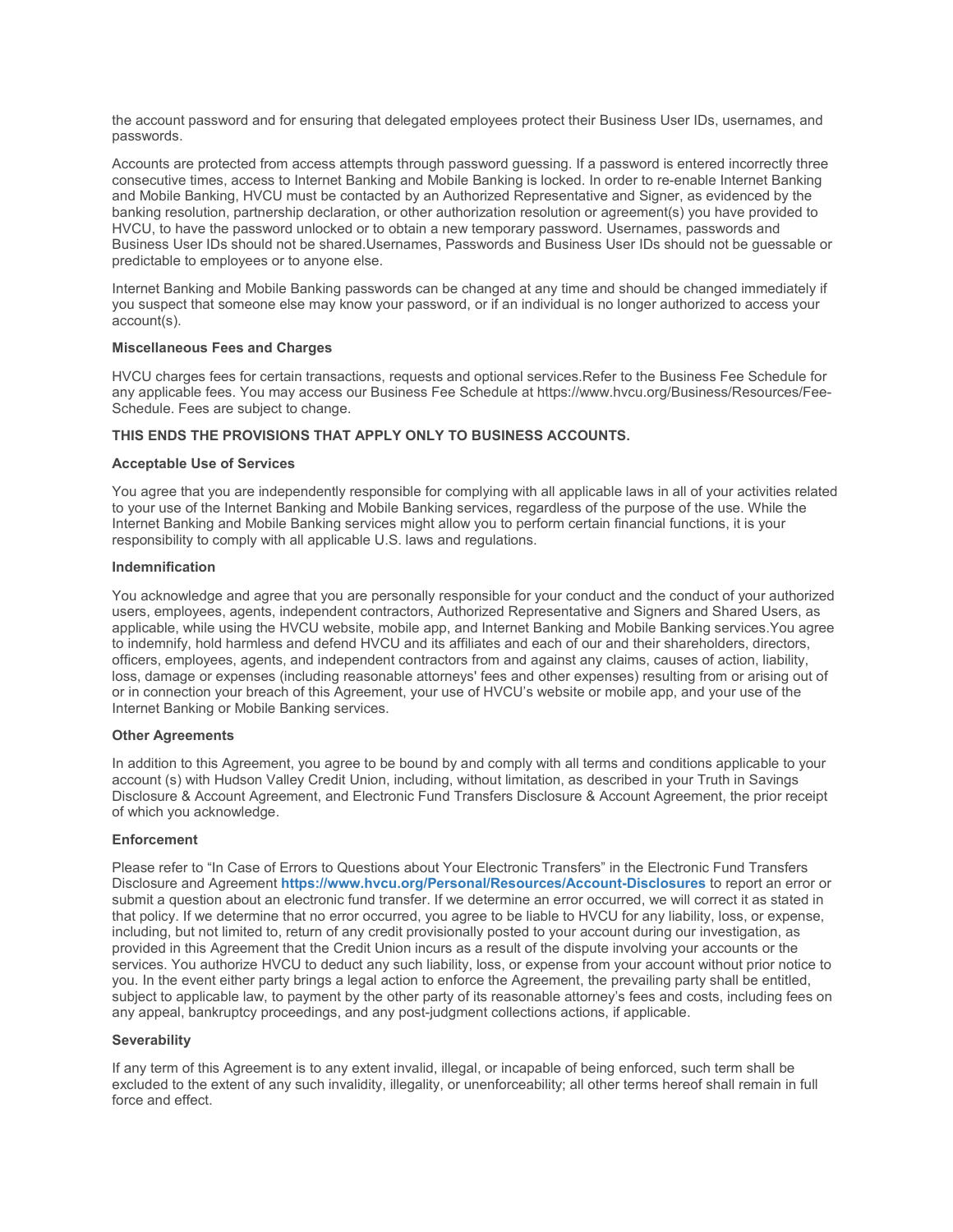# **Right to Terminate Agreement**

 the agreement(s) governing your accounts, or your accounts are not maintained in good standing. You are responsible for complying with all terms of this Agreement and with the terms of the agreement(s) governing the account(s) which you access using Internet Banking and Mobile Banking services. HVCU reserves the right to terminate this Agreement and your Internet Banking and/or Mobile Banking privileges under this Agreement, in whole or in part, at any time, or if you do not pay any fee required by this Agreement when due, or if you do not comply with

#### **No Waiver**

HVCU shall not be deemed to have waived any rights or remedies it may have under this Agreement unless such waiver is in writing and signed by an authorized representative. Our delay or omission in exercising any rights or remedies shall not operate as a waiver of such rights or remedies, and our waiver on any given occasion or under any circumstances shall not be construed as a bar to our waiver of any rights or remedies in the future.

#### **Assignment**

You shall not assign, transfer or delegate any of your rights or obligations under this Agreement without our prior written consent, which we may withhold in our sole discretion. We may at any time assign, transfer or delegate any or all of our rights or obligations under this Agreement to any party without your consent.

# **Disclaimer of Warranties and Liabili**ty

 YOU EXPRESSLY AGREE THAT USE OF THE HVCU WEBSITE, MOBILE APPLICATION, INTERNET BANKING, AND MOBILE BANKING IS AT YOUR SOLE RISK. FURTHER, YOU EXPRESSLY AGREE THE HVCU WEBSITE, DOCUMENTATION ARE PROVIDED "AS IS" WITHOUT WARRANTY OF ANY KIND, EITHER EXPRESS OR FOREGOING DISCLAIMERS MAY NOT APPLY TO YOU. THIS PARAGRAPH GIVES YOU SPECIFIC LEGAL MOBILE APPLICATION, INTERNET BANKING AND MOBILE BANKING SERVICES, AND RELATED IMPLIED, INCLUDING, BUT NOT LIMITED TO, THE IMPLIED WARRANTIES OF TITLE, MERCHANTABILITY, FITNESS FOR A PARTICULAR PURPOSE, AND NON-INFRINGEMENT. IN PARTICULAR, WE DO NOT GUARANTEE CONTINUOUS, UNINTERRUPTED OR SECURE ACCESS TO ANY PART OF OUR SERVICE, AND OPERATION OF THE SITE MAY BE INTERFERED WITH BY NUMEROUS FACTORS OUTSIDE OF OUR CONTROL. SOME STATES DO NOT ALLOW THE DISCLAIMER OR CERTAIN IMPLIED WARRANTIES, SO THE

RIGHTS AND YOU MAY ALSO HAVE OTHER LEGAL RIGHTS THAT VARY FROM STATE TO STATE.<br>THE FOREGOING SHALL CONSTITUTE YOUR EXCLUSIVE REMEDIES AND THE ENTIRE LIABILITY OF THE INTERRUPTED OR DISRUPTED PERIODICALLY FOR AN INDETERMINATE AMOUNT OF TIME DUE TO CREDIT UNION AND ITS AFFILIATES, SERVICE PROVIDERS, AND THE EMPLOYEES AND CONTRACTORS OF EACH OF THESE, FOR THE SERVICE AND THE PORTION OF THE SITE THROUGH WHICH THE SERVICE IS OFFERED. YOU ACKNOWLEDGE AND AGREE THAT FROM TIME TO TIME, THE SERVICE MAY BE DELAYED, CIRCUMSTANCES BEYOND OUR REASONABLE CONTROL, INCLUDING, BUT NOT LIMITED TO, ANY INTERRUPTION, DISRUPTION OR FAILURE IN THE PROVISION OF THE SERVICE, WHETHER CAUSED BY STRIKES, POWER FAILURES, EQUIPMENT MALFUNCTIONS OR OTHER REASONS. ALTHOUGH WE HAVE TAKEN MEASURES TO PROVIDE SECURITY FOR COMMUNICATIONS FROM YOU TO US VIA INTERNET BANKING AND MOBILE BANKING, AND MAY HAVE REFERRED TO SUCH COMMUNICATION AS "SECURED," WE CANNOT AND DO NOT PROVIDE ANY WARRANTY OR GUARANTEE OF SUCH SECURITY.

 OF ANY OF THESE, BE LIABLE FOR ANY CLAIM ARISING FROM OR RELATED TO THE SERVICE CAUSED BY ARISING IN ANY WAY OUT OF THE INSTALLATION, USE, OR MAINTENANCE OF THE SERVICE OR THE IN NO EVENT SHALL HVCU, ITS AFFILIATES, SERVICE PROVIDERS, THE EMPLOYEES OR CONTRACTORS ITS AFFILIATES OR SERVICE PROVIDERS OR THE EMPLOYEES OR CONTRACTORS OF ANY OF THESE, BE LIABLE FOR ANY INDIRECT, SPECIAL, INCIDENTAL, CONSEQUENTIAL, OR EXEMPLARY DAMAGES, INCLUDING LOSS OF GOODWILL OR LOST PROFITS (EVEN IF ADVISED OF THE POSSIBILITY THEREOF) PORTION OF THE SITE THROUGH WHICH THE SERVICE IS OFFERED, EVEN IF SUCH DAMAGES WERE REASONABLY FORESEEABLE AND NOTICE WAS GIVEN REGARDING THEM.

#### **Your Copy of this Agreement**

We invite you to print a copy of this Online Banking Disclosure and Agreement and retain it for your records. You may also request a copy of this Agreement be mailed to you by using any of the contact information in the section below entitled "Contacting HVCU."

#### **Governing Laws**

This agreement is governed by HVCU's bylaws, federal laws and regulations, the laws including applicable principles of contract law, New York State's laws, the National Automated Clearing House Association Operating Rules, and